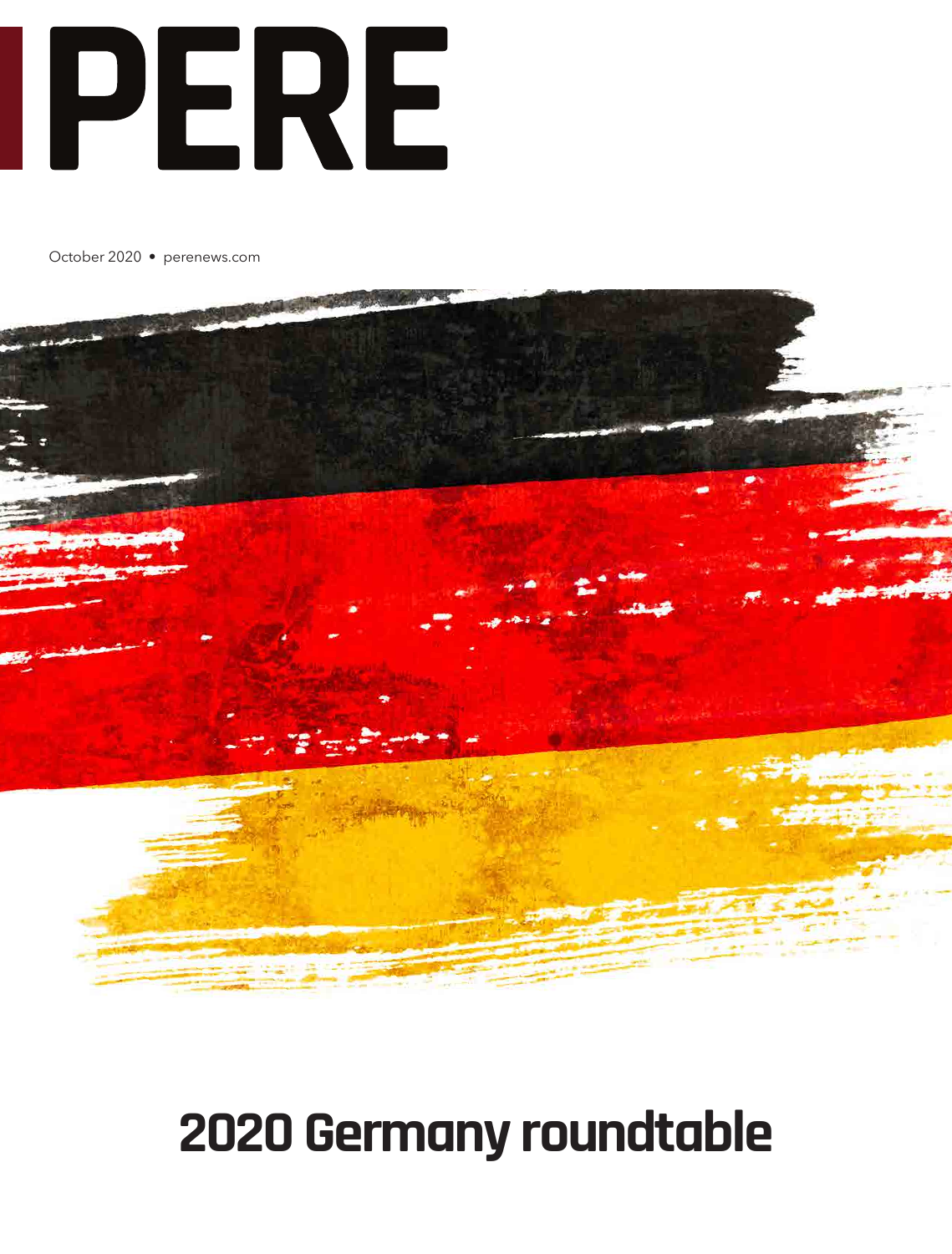

## **ROUNDTABLE**

*German real estate has ridden out the pandemic, so far. But managers are keeping a wary eye on the impact of economic distress still to come. Stuart Watson reports*

While other European real<br>
estate marries et de la pandemic, covid-19 appears only to<br>
pandemic, covid-19 appears only to ropean real estate markets have foundered in the wake of the

# Germany stays resilient, but future worries persist

have sharpened investor appetite for Germany. Real Capital Analytics calculates that the German market accounted for more than a quarter of European dealflow in June, and the country outperformed in absolute as well as relative terms. Deal volumes for both the first half of 2020, at  $\epsilon$ 35 billion, and the second quarter, at €16.2 billion, exceeded those for the same periods last year.

RCA explains this as a consequence of three factors: the size, scale and sophistication of Germany's domestic investor base, which accounted for more than half the activity in H1 2020; a more successful response to the pandemic than rival nations; and strong public finances that have increased the

scope for an effective fiscal stimulus – six months into 2020, Germany's response amounted to 13.3 percent of the country's GDP, compared with 8 percent in the UK and 4.4 percent in France.

But government support will not continue indefinitely, and the economic consequences of the pandemic, in Germany, as elsewhere, are likely to be far-reaching. One of the most pressing questions facing the four managers participating in *PERE*'s 2020 Germany Roundtable is how long, and to what extent, will the hitherto relatively robust performance of German real estate assets be maintained?

### **Low visibility of virus impact**

"That is a difficult question to answer because at the moment it is a bit of a black box," muses Florian Geistmann, head of asset management at Munich-headquartered manager GLL. "Warren Buffet said it is only when the tide goes out that you see who was



**SPONSORS** ARDIAN • EUROPA CAPITAL • GARBE • GLL

### **Christoper Garbe**

Managing partner, GARBE

Hamburg-based GARBE Group is best known as a developer, owner and operator of industrial and logistics buildings. But it also comprises property management business Fontenay, a development arm focused on constructing residential and office properties in Germany, and investment manager GARBE Institutional Capital. The group employs around 230 people, manages around €5.5 billion of real estate assets and is currently carrying out €1.5 billion of development.

### **Andy Watson**

### Fund manager, Europa Capital

Paris-based Watson is a partner at manager Europa Capital and fund manager of its core Europa Diversified Income Fund. The firm, which is 75 percent owned by Japanese institutional giant Mitsubishi Estates, manages around





Managing director, Ardian

Frankfurt-based Haggenmüller, who has more than 20 years' experience in the real estate industry, joined Ardian in 2016. The firm is the largest European private equity house with total assets under management of around €100 billion. Its 30-strong formed five years ago and manages around €2 billion in core-plus and value-add funds.

### **Florian Geistmann**

Head of asset management and regional DACH and the Nordics, GLL (a Macquarie Group company)

Geistmann joined Munich-headquartered manager GLL four years ago. The firm was acquired by Macquarie Infrastructure and Real Assets (MIRA) in 2018 to act as its European real estate equity platform in Europe and the Americas. GLL manages around €8 billion of assets and employs more than 150 people globally.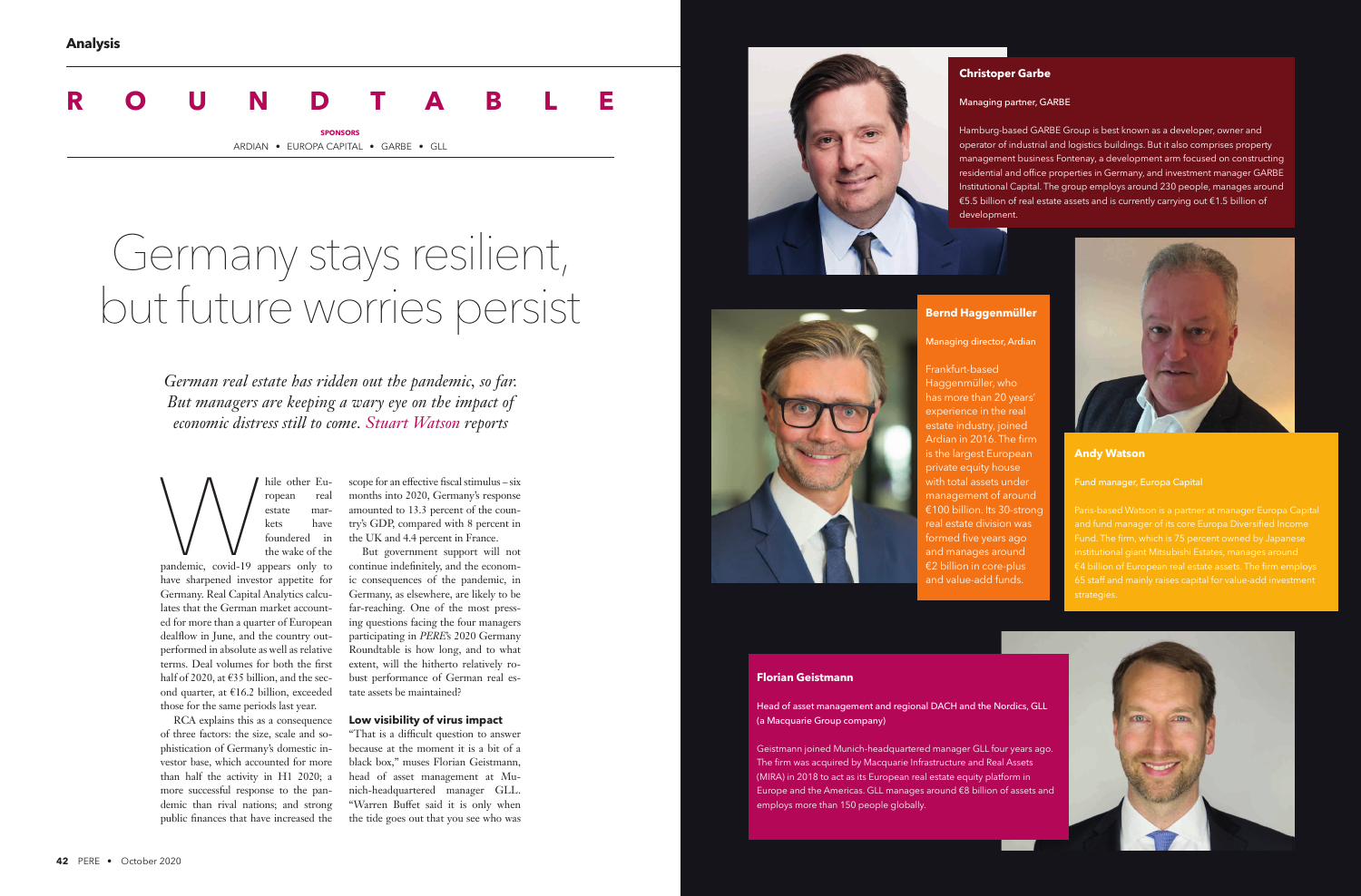swimming naked, and at the moment the government is holding the water back."

The participants' assessments of their success in collecting rents since the onset of the virus appears to vin dicate the government response and speak to the relative health of the Ger man economy. Bernd Haggenmüller, managing director at private equity firm Ardian, pegs the collection rate across its office portfolio at 96 percent, with the delayed 4 percent expected to be repaid with interest. Geistmann says GLL's figures are similar in the office segment, while 100 percent of logistics rents have been paid.

Christoper Garbe, managing part ner of GARBE Industrial Real Estate, which oversees a  $€3.5$  billion portfolio in the segment, adds that in a survey of its tenants only 18 percent said it was possible that they might ask for a rent reduction. "About 10 percent did ask if they could reduce the rent. But only half of them actually did it. So, 3-5 per cent took the opportunity of reducing the rent under the government restric tion. But most of them were SMEs and start-ups. Not one of our larger estab lished tenants have done it," he says.

Andy Watson, fund manager at Eu ropa Capital, has been favorably sur prised by the resilience of the German market. "There were some real worries about tailspin in March that have not come to pass. The resilience of our core fund, in particular, has been pleas ing, with tenants paying over 99 per cent of the rent," he says.

However, he concedes that gauging the impact of the pandemic on occupier stability over the longer run is difficult. "We have no visibility. So we adopt the common sense asset management ap proach of talking to the tenants."

He reveals that Europa has also adopted a proptech tool designed to provide an early warning when tenants default on payments to their suppliers.

*"We have had a bull ride in German offices over the last 10 years. That is coming to an end now"* 

**BERND HAGGENMÜLLER Ardian**

*"At the moment, we do not see it. But the next 12-18 months will show what the reality is"* 

**CHRISTOPER GARBE GARBE**

Haggenmüller says that while Ger many's short-time work scheme, under which the state tops up the wages of workers whose hours have been re duced, has functioned very well so far, the economic impact of the pandemic will be significant nonetheless. "We will still be affected by this in all aspects of our economy, just as we were in the financial crisis. We hope this crisis will not go on too long and the impact will not be too hard. But if you look at what is happening in the US, there is reason to be pessimistic."

A major economic downturn could even impact the popular logistics sec tor, says Garbe. "At the moment, we do not see it. But the next 12-18 months will show what the reality is. Car indus try suppliers are under scrutiny. Every body expects manufacturing to suffer most. But, in reality, manufacturing tenants are still signing leases at the moment. There is no clear picture of what is happening. We will observe the market closely and talk to our tenants, keeping a close watch on rental collec tion rates."

Demand for office space has already diminished, says Haggenmüller. "Takeup in the first half of 2020 was about one-third below the 2019 figure. But, if you look at the second quarter in iso lation it was 50 percent down on 2019. We have had a bull ride in German offices over the last 10 years with tenants catering for their expansion programs. That is coming to an end now. Occupi ers are asking themselves twice if they want to expand or not."

### **Domestic capital winning the day**

Reflecting on continued demand for German real estate, Geistmann says: "With only low interest available on fixed-income, we are still seeing inves tors expanding their real estate portfo lios. Return spreads have been main tained through the crisis, and, as such,

**Geistmann:** City logistics.

**Garbe:** Logistics development.

**Watson:** Last-mile logistics is a good 10-year bet.

**Haggenmüller:** I would wait for opportunities in the next 12-18 months in value-add offices.

**Your last euro – would the participants invest theirs now, and if so, where?**

### Buy sheds, or hold fire?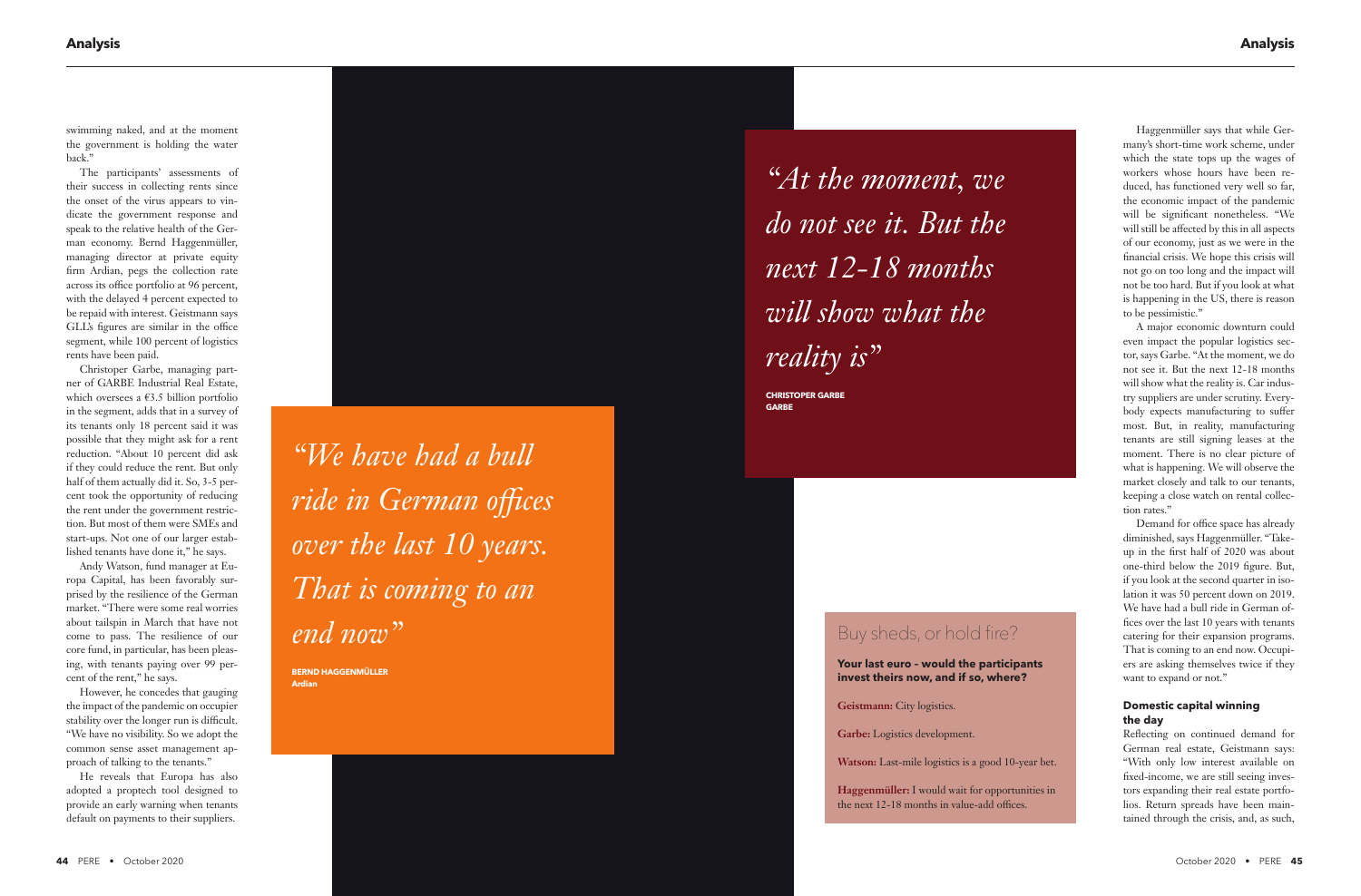suggests Watson. "There is often a need for a certain group of decision makers to visit the real estate and, for the moment, they cannot always do that. There is an obvious trend of domestic capital winning the day at the moment."

### **Value-add transactions falling**

While Germany is attractive compared with other European markets, strong capital demand is not evenly replicated across all segments and strategies. The participants agree that although logistics and low-risk office investments retain their popularity, retail and value-add office strategies are a much harder sell to investors.

"For logistics in Germany we are inundated with money at the moment," says Garbe. "We see a real run on the asset class, with multipliers we have not seen before and record pricing because logistics has been seen as a safe haven among asset classes, while Germany is seen as robust, too. The rental growth in logistics in the last two years has been low compared with offices, so I still believe there is some potential for increases and therefore some justification for higher pricing.

"We also raised a discount food retail fund, and those assets have been very robust in the Covid crisis. Fundraising for that was a bit more difficult, however, because investors were

reluctant to back something labeled as retail."

The pandemic has created sharply contrasting demand dynamics between core and value-add office investments, observes Haggenmüller: "Core offices in Germany are extremely resilient. So far, the few transactions we have seen are at similar yields to before the crisis, and if you have exceptionally good tenants you can even command higher prices now because everyone is looking for that kind of product. On the value-add side, the impact of weaker leasing markets is beginning to show. That will eventually have a price impact. But sellers and buyers have not yet adjusted to that new dynamic and, therefore, we see value-add transaction volumes dropping. I wouldn't say the value-add market has come to a standstill. But it has slowed significantly."

there is a lot of equity chasing deals, particularly on the core and core-plus side"

### **The office debate**

While the participants agree that slowing economic growth means shortterm pain for office markets, there is less consensus over whether structural trends accelerated by the pandemic will cause permanent disruption and reduce the need for space.

Geistmann notes that the tech industry was driving a "voracious" hunger for offices before the pandemic. But, since then, examples from the US present a mixed picture, with app Pinterest paying to relinquish a lease in San Francisco, while Facebook has taken a huge new building near New York's Penn Station. "More people may work from home. But you could argue that, to have more flexibility, tenants will need more space so that the need will reach a sustainable level. After six months of working from home, we think people are really seeking the social element that is enabled by offices. As a result, we still believe there are strong fundamentals underpinning office as an investment class."

Haggenmüller also takes a bullish

*"Return spreads have been maintained through the crisis, and, as such, there is a lot of equity chasing deals, particularly on the core and core-plus side"* 

**FLORIAN GEISTMANN**

**GLL**

Pre-covid returns in Germany were highest in the office and industrial sectors, while retail returns





### Germany outstripped other major European markets in H1 2020



He notes that demand in Germany and France has been more resilient than in central and eastern Europe. "That is driven by markets which have lots of domestic capital being stronger through the crisis than markets that do not have as much," he says. "We currently see less international capital looking at those markets."

Travel restrictions have played a role in dampening overseas demand,